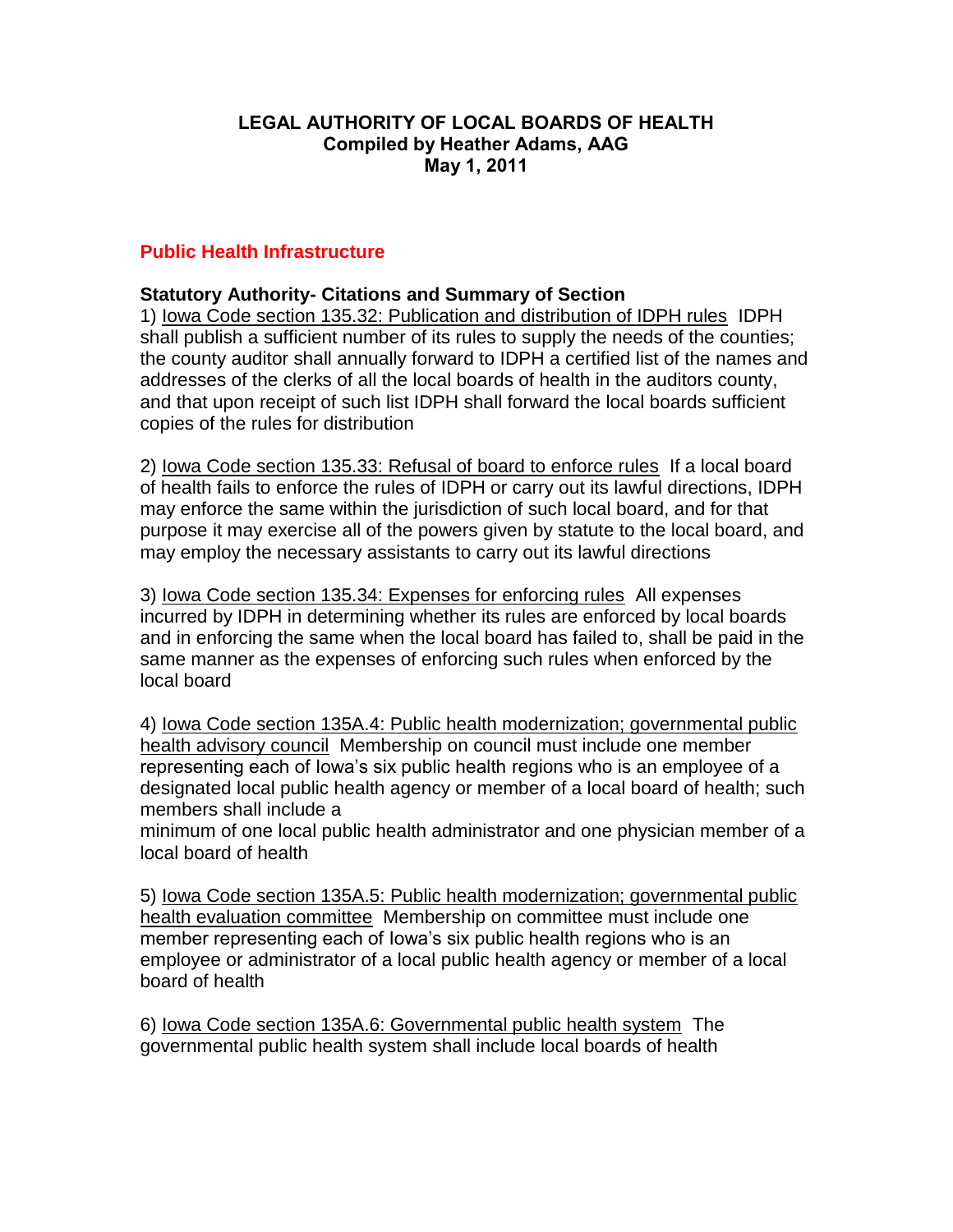7) Iowa Code section 135A.7: Governmental public health system and accreditation data collection system Local boards of health shall provide to IDPH and the accrediting entity all data and information necessary to determine the local board's capacity to comply with the Iowa public health standards and such information shall be confidential during the pendency of the accreditation process

8) Iowa Code section 135A.8: Governmental public health system fund The fund is established to assist local boards of health and IDPH with the provision of governmental public health system organizational capacity and public health service delivery; at least 70% of the fund shall be made available to local boards of health and up to 30% may be utilized by IDPH

9) Iowa Code section 135A.10: Prohibited acts A local board of health that claims to be accredited without being accredited is subject to a civil penalty not to exceed \$1,000 per day for each offense

10) Iowa Code chapter 137: Local boards of health Chapter governs composition, powers, and specific duties of local boards of health

11) Iowa Code section 143.1: Public health nurses authority to employ Any local board of health may employ public health nurses at periods each year and in numbers deemed advisable

12) Iowa Code section 238.24: Child placing agencies information confidential Statute provides disclosure of information acquired under this chapter is authorized to IDPH or the local board of health in the jurisdiction where the agency is located

13) Iowa Code section 256A.5: Special education district advisory board Local board of health members may be asked to serve on an advisory committee for each family support group; committee is responsible for assessing current programs and services for expectant parents and parent of children less than six years of age

14) Iowa Code section 263.8: University of Iowa reports - tests State lab is authorized to perform such laboratory determinations as may be requested by any local board of health and the lab is authorized to charge fees covering transportation of samples and the costs of the examinations performed upon such request

15) Iowa Code section 331.304(10): County home rule procedural limitations on general county powers Local board of health may enforce regulations against owner occupied manufactured or mobile homes

16) Iowa Code section 331.321(1): Appointments County board of supervisors appoints the members of the county board of health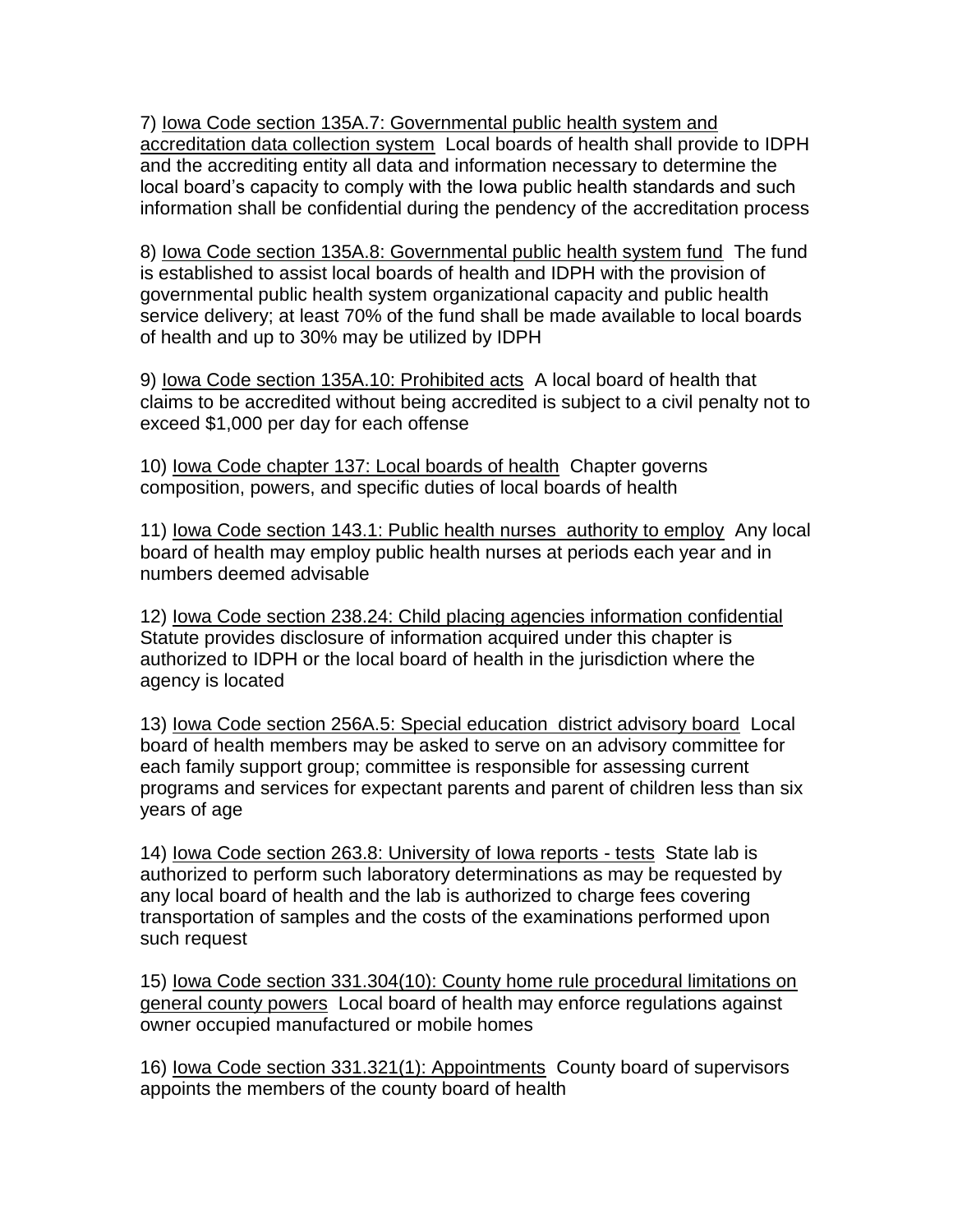17) Iowa Code section 331.427: County general fund County auditor shall keep a complete record of appropriations for local health services and shall issue warrants on them only on requisition of the local board of health

18) Iowa Code section 331.502(8): County auditor duties County auditor shall submit to IDPH the names and address of the clerk, or if no clerk the secretary of the local board of health in the county

### **Additional Authority of Local Boards of Health contained in Iowa Administrative Code – Citations and Summary of Section**

1) 641 IAC chapter 77 – Local boards of health – Chapter outlines provision governing jurisdiction of local boards of health

# **Prevent Epidemics and the Spread of Disease**

#### **Statutory Authority – Citations and Summary of Section**

1) Iowa Code section 22.7(16): Confidential records Information in a report to IDPH or local board of health or health department which identifies a person infected with a reportable disease is confidential

2) Iowa Code section 135.1(6): IDPH -- definitions Sanitation officer means the police officer who is the permanent sanitation and quarantine officer and who is subject to the direction of the local board of health in the execution of health and quarantine regulations

3) Iowa Code section 139A.3: Reportable diseases Statute provides provisions for reporting reportable diseases to IDPH and local health departments and provides that disease information maintained by IDPH and local boards of health is confidential

4) Iowa Code section 139A.4: Quarantine and isolation Local boards of health are authorized to impose and enforce quarantine and isolation and area quarantine restrictions

5) Iowa Code section 139A.6: Communicable diseases Local boards shall issue orders to protect the public from persons with communicable diseases dangerous to the public health

6) Iowa Code section 139A.8(6): Immunization Local boards shall furnish to IDPH within 60 days after the first day of school evidence of immunization for each person enrolled in elementary or secondary school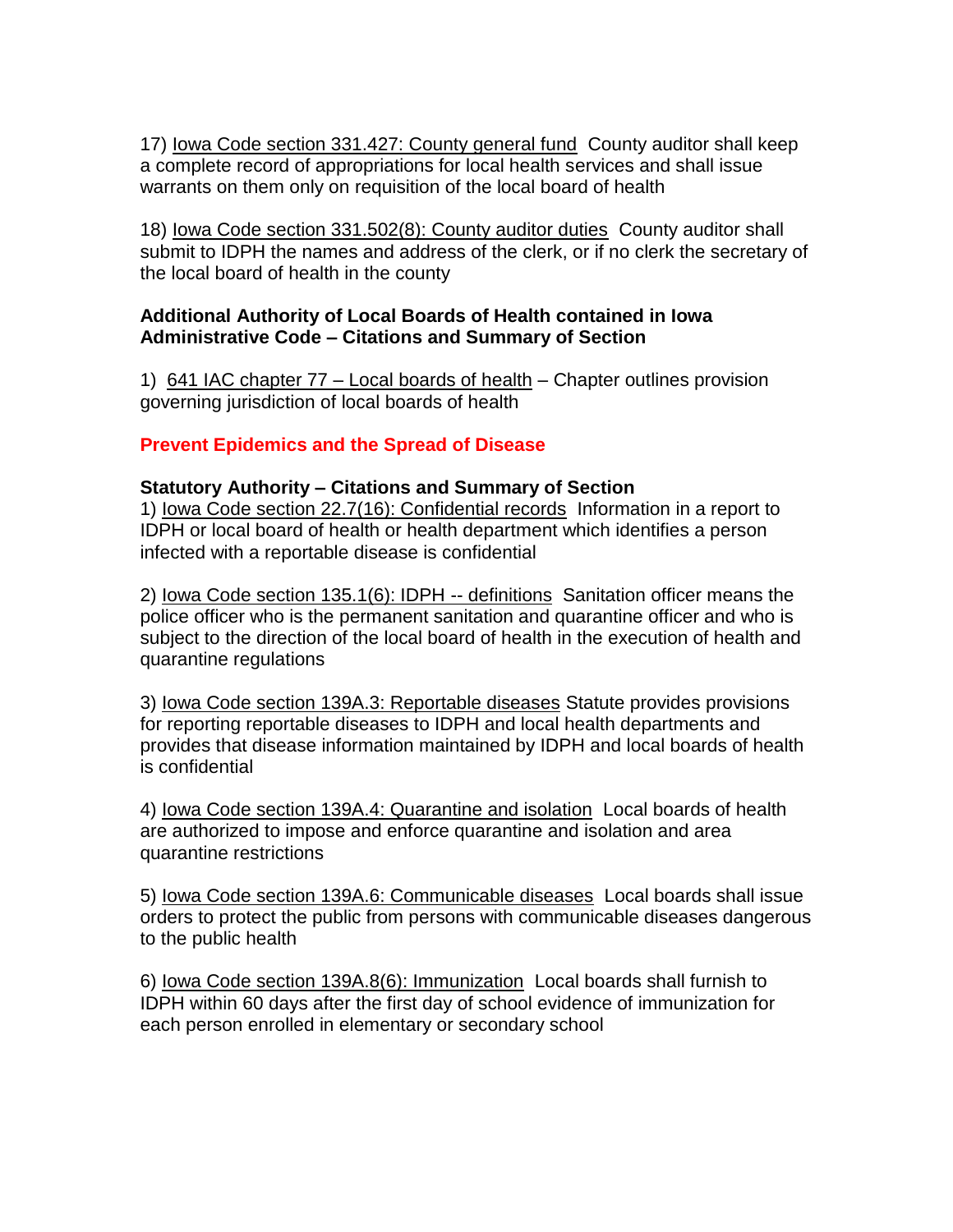7) Iowa Code section 139A.8(7): Immunization Local boards shall provide required immunizations to children in areas where no local provision of these services exists

8) Iowa Code section 139A.8A: Vaccine Shortage department order Local boards of health may be subject to vaccine shortage order

9) Iowa Code section 139A.9: Forcible removal quarantine and isolation - Quarantine and isolation shall be accomplished according to rules and regulations of local board or state board of health

10) Iowa Code section 139A.10: Fees for removing Officers assisting in removal shall receive reasonable compensation for their services as determined by the local board

11) Iowa Code section 139A.11: Services and supplies isolation and quarantine -- If a person is financially unable to secure proper care, provisions, or medical attendance, the local board shall furnish supplies and services during the period of isolation or quarantine

12) Iowa Code section 139A.12: County liability for care, provisions, and medical attendance Local board shall provide proper care, provisions, and medical attendance for any person isolated and quarantined in a separate house or hospital and the care and attendance shall be paid by the county in which the infected person has legal settlement, if the patient or legal guardian is unable to pay

13) Iowa Code section 139A.14: Services or supplies authorization All services and supplies furnished under this chapter must be authorized by the local board

14) Iowa Code section 139A.15: Filing of bills All bills incurred under this chapter in establishing, maintaining, and terminating isolation and quarantine shall be filed with the local board

15) Iowa Code section 163.17: Infectious and contagious diseases among animals local boards of health All local boards of health shall assist the department of agriculture and land stewardship in the prevention, suppression, control, and eradication of contagious and infectious diseases among animals, whenever requested to do so

16) Iowa Code section 263.7: University of Iowa state hygienic laboratory A local board of health may request the hygienic lab to conduct examinations, investigations, or evaluations when the investigation or evaluation is necessary in the interest of environmental quality and public health and for the purpose of preventing epidemics of disease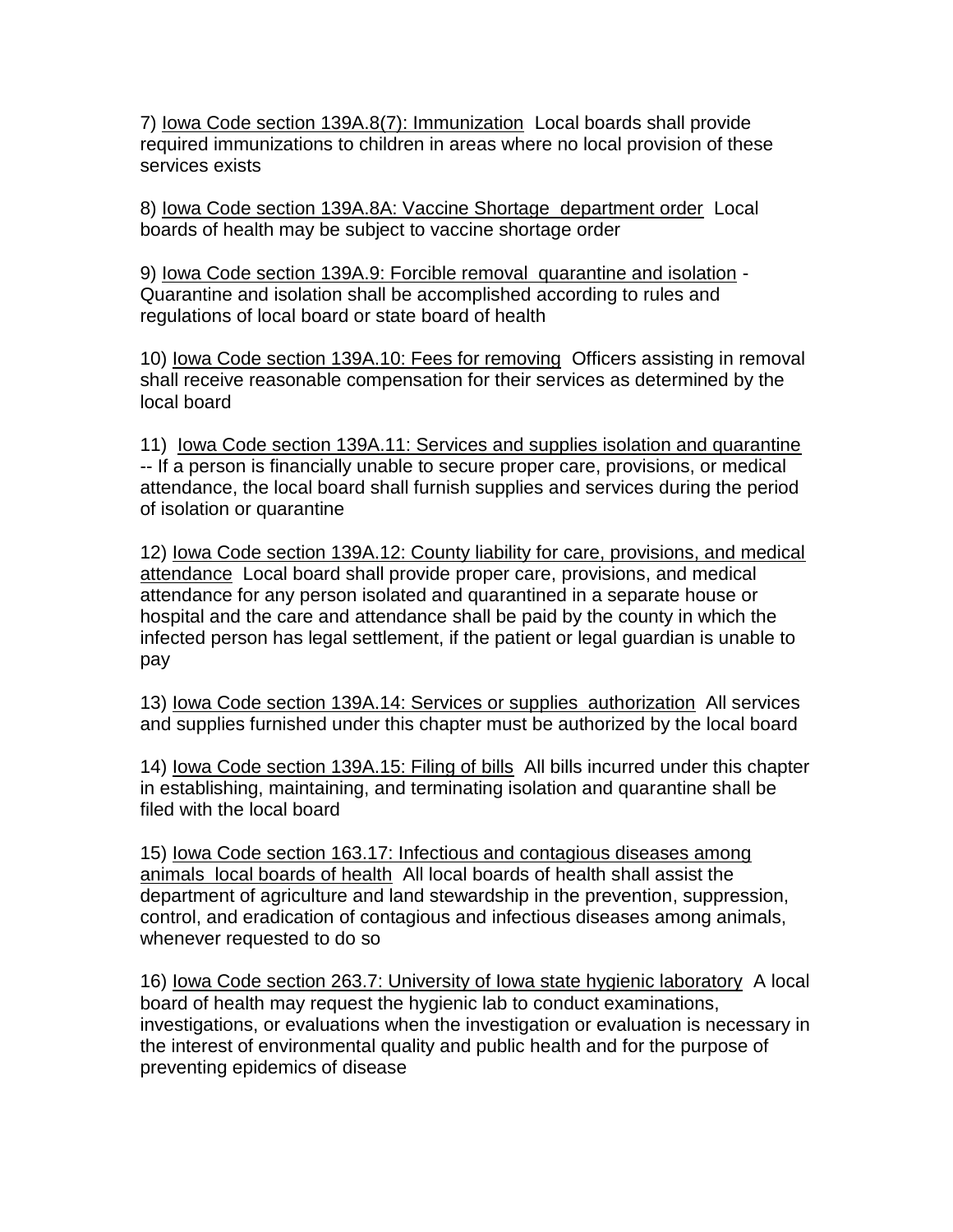17) Iowa Code section 351.40: Quarantine If a local board of health believes rabies to be epidemic or there is a threat of an epidemic it may declare a quarantine in all or part of the area under its jurisdiction and shall report such quarantine to IDPH

## **Additional Authority of Local Boards of Health Contained in Iowa Administrative Code – Citations and Summary of Section**

1) 21 IAC 64.3: Infectious and contagious diseases – duties of township trustees and health board – If notice is given to township trustees or local board of health that animals are suspected of being affected with or exposed to any contagious, infectious or communicable disease, they may impose such restrictions as deemed necessary to prevent the spread of the disease; it is the duty of such township trustees or local board to notify the chief of division of animal industry

2) 21 IAC 64.17: Notification of chief of animal industry – It is the duty of township trustees or local board of health to notify the chief of division of animal industry whenever they receive notice of animals being afflicted with or exposed to rabies, glanders, scabies, hog cholera or any contagious or infectious disease

3) 281 IAC 33.5 – Immunization requirements – A district shall refer a homeless child who has not received all immunizations required by law to the local board of health for the purpose of immunization

4) 641 IAC 1.7 – Reportable diseases -- investigations – A local board of health may submit a written request to IPDH to issue an investigatory subpoena for records necessary to conduct a disease investigation

5) 641 IAC 1.9 – Reportable diseases – quarantine and isolation – A local board of health may issue an order to an individual with a suspected or active quarantinable disease ordering the individual not to attend the workplace or school; local board of health may issue an order to a person diagnosed with or clinically suspected of having infectious TB compelling mandatory treatment or mandatory diagnostic testing; local boards of health may impose and enforce quarantine and isolation pursuant to this rule and local rules

6) 641 IAC 1.12 – Reportable diseases – quarantine and isolation – model rule for local boards – Local boards of health may adopt this model rule to impose and enforce quarantine and isolation

7) 641 IAC 1.13 – Reportable diseases – area quarantine – Local boards of health may adopt this model rule to impose and enforce area quarantine in accordance with this rule

8) 641 IAC 1.17 – Reportable diseases – confidentiality – Local boards of health and IDPH may share reportable disease records and information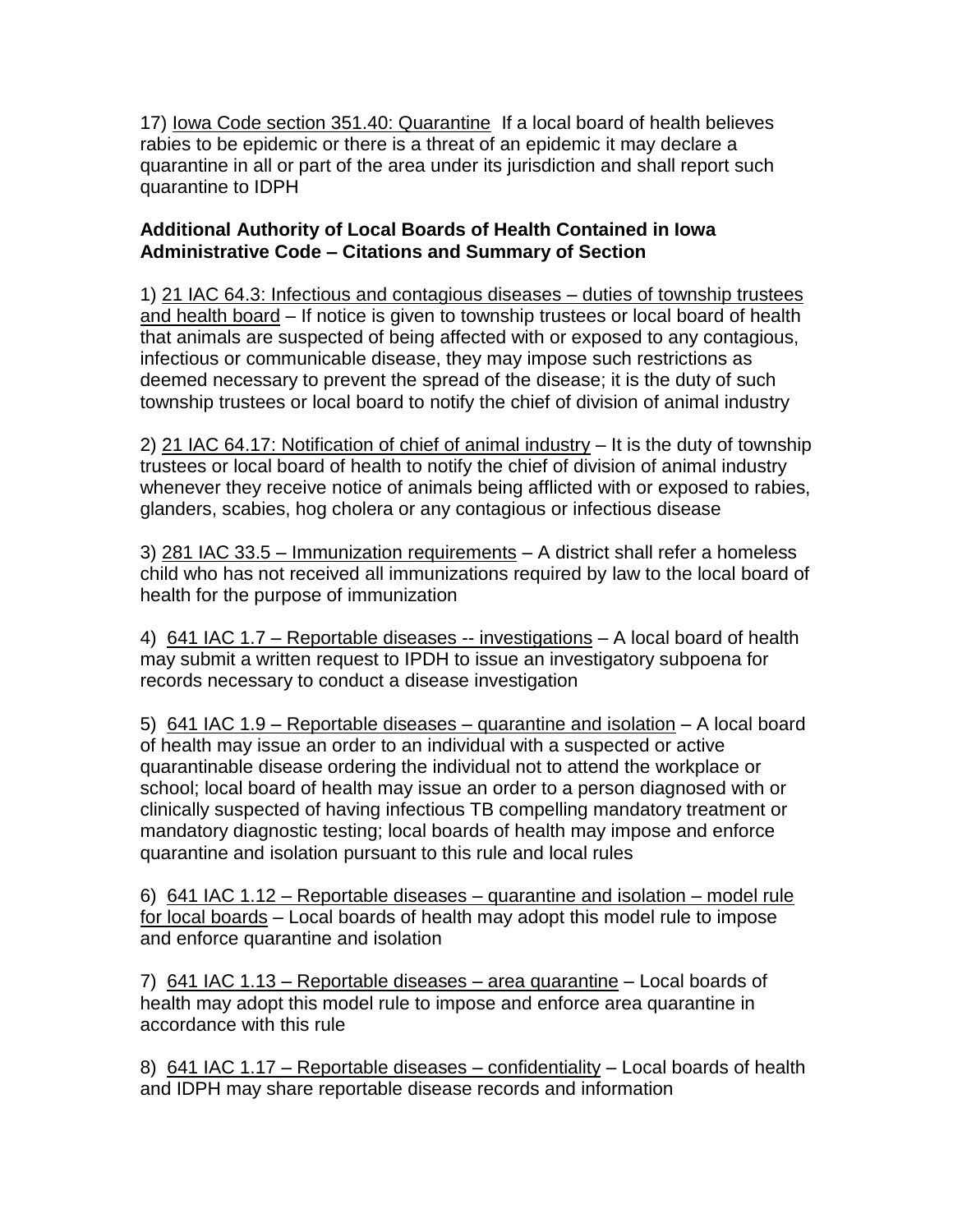9) 641 IAC 7.8 – Immunization – records and reporting – Local boards of health have a duty to audit IDPH certificates of immunization, certificates of immunization exemptions, and provisional certificates in the schools within their jurisdiction; local boards of health shall furnish IDPH within 60 days of the first official day of school a report of the audit

10) 641 IAC 7.9 – Immunization – providing immunization services – Local boards of health have a duty to provide immunization services where no local provision exists for the services

## **Protect Against Environmental Hazards**

### **Statutory Authority – Citations and Summary of Section**

1) Iowa Code section 28G.4(4): Intergovernmental solid waste services, power of entity A private agency may dump or deposit solid waste resulting from its own operations on its own land if the action does not violate any statute or rules adopted by the environmental protection commission or local boards of health or local ordinances

2) Iowa Code section 123.144: Bottling beer No person shall bottle beer within the state for purposes other than private consumption except class A permittees who have received approval of a local board of health as to sanitation, and provides it shall be the duty of local boards of health to inspect the premises and equipment of class A permittees who desire to bottle beer

3) Iowa Code section 135.11(26): Duties of IDPH IDPH shall administer annual grants to county boards of health for the purposes of conducting programs for the testing of private water supply wells, the closing of abandoned wells, and renovation of private wells; implementing administrative rules contained at 641 IAC chapter 24

4) Iowa Code section 135.37: Tattooing IDPH many enter into agreements with local boards of health to provide for inspection of tattooing establishments and enforcement activities; implementing administrative rules contained at 641 IAC chapter 22

5) Iowa Code section 135.102: Lead abatement program rules IDPH shall adopt rules regarding model regulations for lead hazard remediation which may be adopted by local boards of health

6) Iowa Code section 135.103: Lead abatement program grant program IDPH shall implement a lead poisoning prevention grant program which provides funds to local boards of health or cities for the program after standards and requirements for the program are developed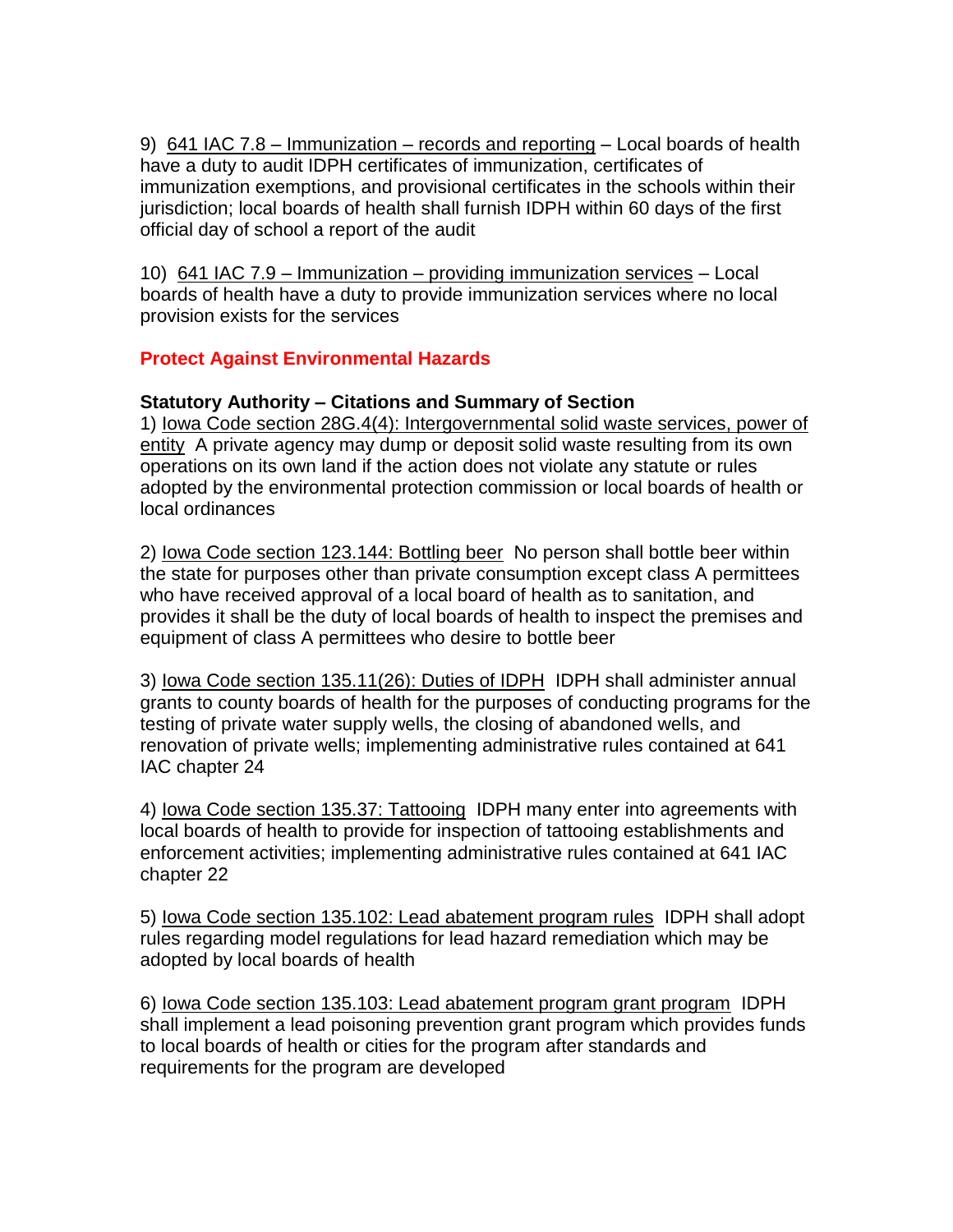7) Iowa Code section 135.104: Lead abatement program requirements Requirements for local board of health programs which receive IDPH funding for lead poisoning prevention programs

8) Iowa Code section 135I.2: Swimming pools applicability IDPH may enter into written agreements with local boards of health to provide for inspection and enforcement of swimming pool statute and regulations; implementing administrative rules contained at 641 IAC chapter 15

9) Iowa Code section 135I.4: Swimming pools powers and duties Local boards of health may establish fees to defray costs of administering statute

10) Iowa Code section 135I.4: Swimming pools powers and duties IDPH may enter into agreements with local boards of health to implement the inspection and enforcement provisions of the chapter and IDPH shall monitor and certify the inspection

and enforcement programs of local boards of health and approved third party authorities

11) Iowa Code section 135I.6: Swimming pools enforcement If IDPH or local board of health determines that a violation has occurred, IDPH or local board of health may order that a facility not be used until the necessary corrective action has been taken; IDPH or local board of health may request county attorney to bring enforcement action

12) Iowa Code section 136D.3: Tanning facilities IDPH many enter into written agreements with local boards of health to administer this chapter; implementing administrative rules contained at 641 IAC chapter 46

13) Iowa Code section 137C.6: Hotel sanitation code authority to enforce If a municipal corporation wants its local board of health to license, inspect, and otherwise enforce the Iowa hotel sanitation code within its jurisdiction, the municipal corporation may enter into an agreement to do so with the director of DIA; reporting requirements for local boards of health which enforce this code are included

14) Iowa Code section 137C.16: Hotel sanitation code plumbing A hotel beyond the reach of a central water or sewage system shall be served by on-site facilities which meet the technical requirements of the local board of health and the DNR

15) Iowa Code section 137C.35: Bed and breakfast homes and inns A B&B home which does not receive its drinking water from a public water supply shall have its water tested at least annually by the state hygienic lab or the local board of health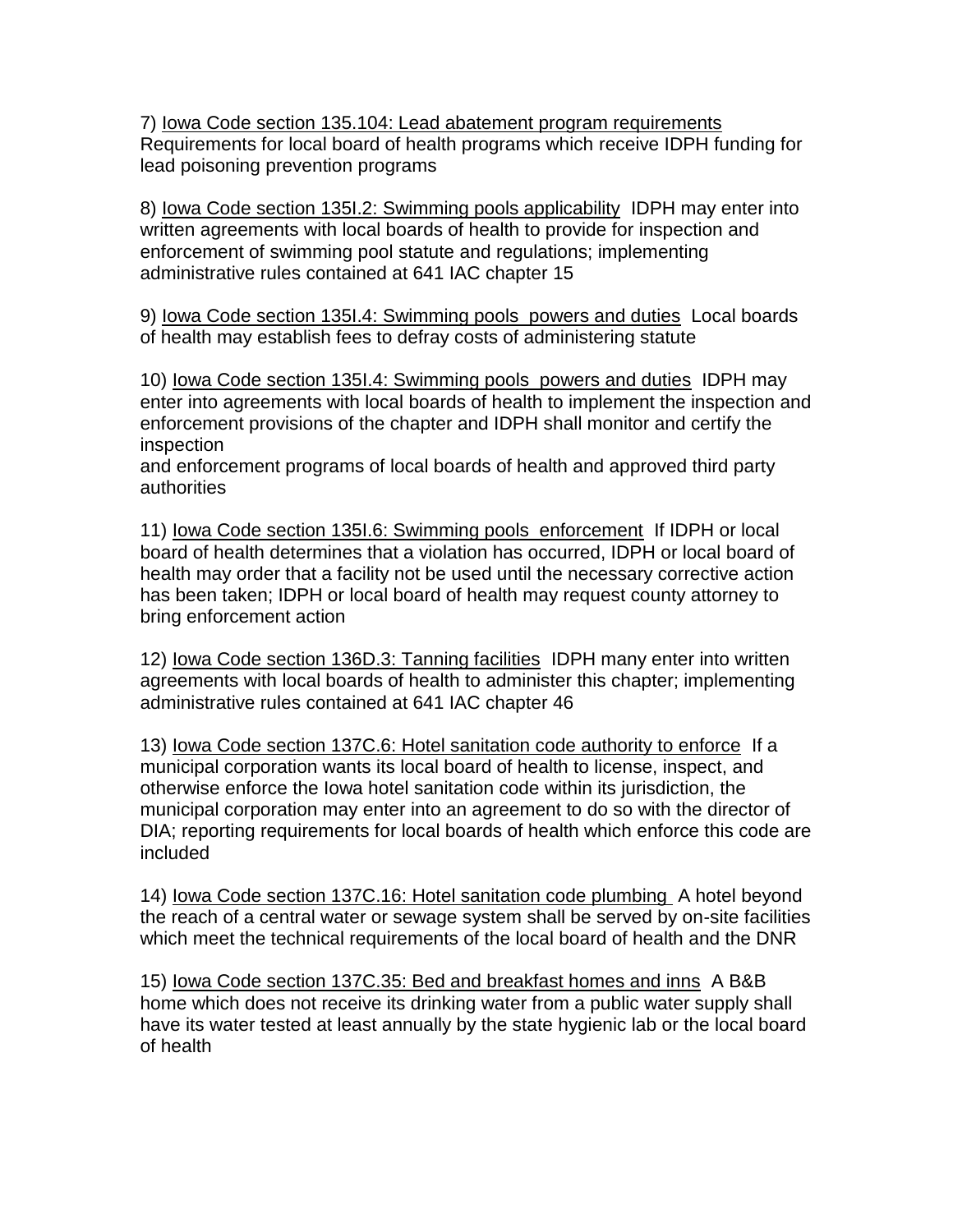16) Iowa Code section 137F.13: Food establishments and food processing plants waste and water treatment If a food establishment or food processing plant is served by privately owned water or waste treatment facilities, those facilities shall meet the technical requirements of the local board of health and the DNR

17) Iowa Code section 138.12: Migrant labor camps variations permitted An application for a variance to this chapter shall be filed with the director of IDPH and the local board of health serving the area in which the migrant labor camp is situated

18) Iowa Code section 138.14: Migrant labor camps communicable diseases reported A camp operator shall report immediately to the local board of health the name and address of any person in camp known or suspected to have a communicable disease and also shall report food poisoning or an unusual prevalence of any illness with certain conditions

19) Iowa Code section 237A.4: Child care facilities inspection and evaluation Local boards of health may make periodic inspections of licensed child care centers to ensure compliance with health-related licensing requirements provided in chapter 237A

20) Iowa Code section 238.21: Child placing agencies other inspecting agencies Authorized agents of the local board of health in whose jurisdiction a licensed child placing agency is located may make inspection of the premises

21) Iowa Code section 351.37: Dogs and other animals Local board of health or law enforcement official shall apprehend and impound a dog if the dog is running at large and not wearing a valid rabies tag; local board of health or law enforcement official shall provide written notice to owner of dog

22) Iowa Code section 351.38: Owner's duty Physicians and veterinarians shall report to the local board of health the existence of any animal known or suspected to be suffering from rabies

23) lowa Code section 351.39: Confinement If a local board of health receives information that an animal has bitten a person or is suspected of rabies the board shall order confinement

24) Iowa Code section 358.16: Sanitary districts – power to provide for sewage disposal Board of trustees shall not regulate, restrict the use, or require the connection of a private sewage disposal facility previously approved by the county board of health without the prior approval of that board of health

25) Iowa Code section 364.3(5): Powers and duties of cities limitations of powers Local board of health may investigate and enforce regulations related to owneroccupied manufactured or mobile homes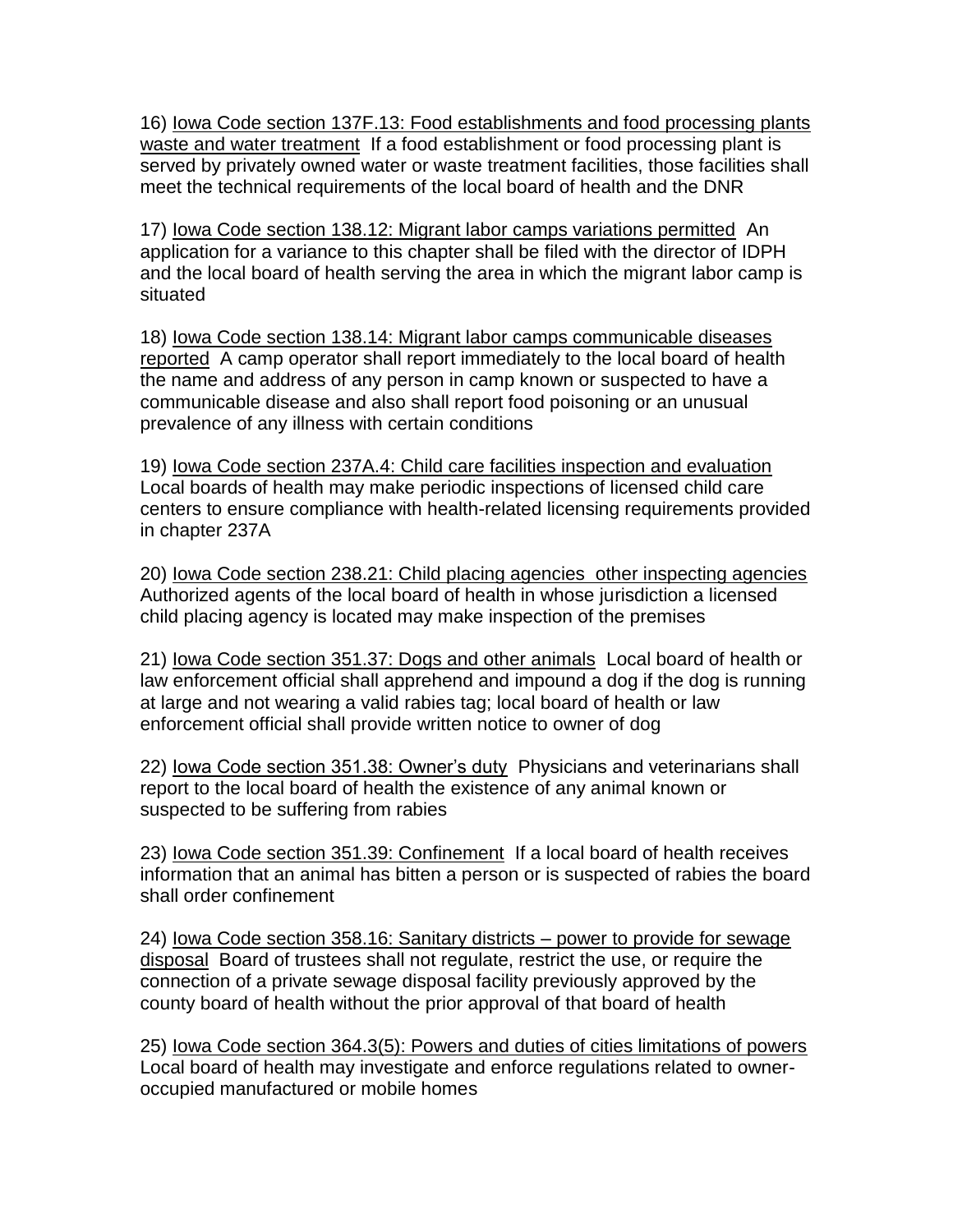26) Iowa Code section 455B.134(8): Jurisdiction of DNR director duties -- Director of DNR shall consider complaints reported to or considered likely to constitute air pollution and investigate such complaints upon receipt of the written petition of any local board of health

27) Iowa Code section 455B.172(3): Jurisdiction of DNR jurisdiction of department and local boards Each county board of health shall adopt standards for private water supplies and private sewage disposal facilities; if not adopted, the standards adopted by the commission shall be applied and adopted in the county by the county board of health

28) Iowa Code section 455B.172(4): Jurisdiction of DNR jurisdiction of department and local boards Each county board of health shall regulate the private water supply and private sewage disposal facilities located within the county boards jurisdiction, including the enforcement of standards adopted pursuant to this section

29) Iowa Code section 455B.172(5): Jurisdiction of DNR jurisdiction of department and local boards DNR retains concurrent authority to enforce state standards for private water supply and sewage disposal facilities within a county if the county board of health fails to fulfill board responsibilities pursuant to this section; county boards of health shall enforce the standards and licensing requirements established by the DNR pursuant to this section and DNR may contract with county boards of health for inspections; septic disposal management plans shall be filed annually with county board of health in the county where a proposed septage application site is located

30) Iowa Code section 455B.172(6): Jurisdiction of DNR jurisdiction of department and local boards DNR may contract with county boards of health to conduct inspections related to toilet units; county boards of health shall enforce standards and licensing requirements of DNR related to toilet units

31) Iowa Code section 455B.172(7): Jurisdiction of DNR jurisdiction of department and local boards Local board of health is the agency responsible for regulating the construction, reconstruction, and abandonment of water wells not otherwise regulated by DNR and a local board cannot adopt standards for these wells less stringent than those adopted by DNR

32) Iowa Code section 455B.172(9): Jurisdiction of DNR jurisdiction of department and local boards DNR may delegate, pursuant to 28E, its authority related to water wells and water well contractors to boards of health

33) Iowa Code section 455B.174(1): Jurisdiction of DNR directors duties Director of DNR shall conduct investigations of alleged water pollution or other alleged violations upon the written request of a local board of health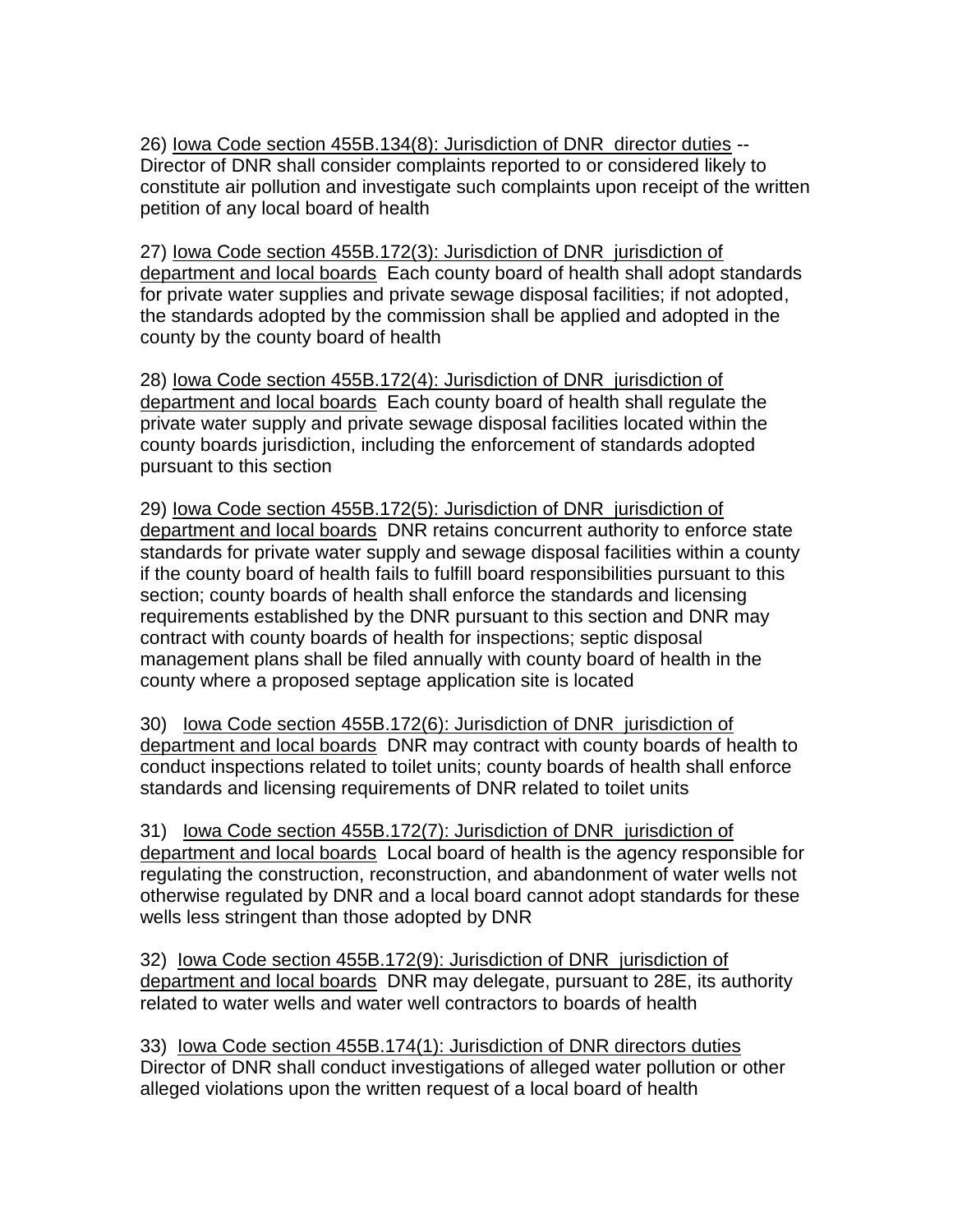34) Iowa Code section 455B.303: Jurisdiction of DNR administrators duties Local boards of health shall co-operate in the enforcement of the provisions of this chapter and the director may seek their aid and delegate administrative duties of the DNR to the local boards of health in matters related to solid waste, refuse disposal plans, and sanitary disposal projects

35) Iowa Code section 455B.305(1): Jurisdiction of DNR issuance or renewal of permits by director A permit for the construction and operation of a sanitary disposal project shall be issued by the director of DNR or at the directors direction by a local board of health; each sanitary disposal project shall be inspected annually by the DNR or a local board of health

36) Iowa Code section 455B.307B(2): Jurisdiction of DNR illegal dumping enforcement officer Board of supervisors may annually appoint an illegal dumping officer from recommendations of the county board of health or may select someone not recommended

### **Additional Authority of Local Boards of Health Contained in Iowa Administrative Code – Citations and Summary of Section**

1) 21 IAC 61.23: Dead animal disposal – rendering plant committee – Committee includes member from state board of health and local board of health; committee may withhold or suspend license if it finds the location or management of any rendering plant interferes with the health, comfort and enjoyment of life or property

2) 21 IAC 61.33: Dead animal disposal – improper disposal – It is duty of township trustees or local boards of health to supervise the disposal of dead animal carcasses when the owner of such animal neglects or refuses to make proper disposal of the carcass

3) 481 IAC 30.5 – Food and Consumer Safety – penalty and delinquent fees -- Contractors shall give licensees an opportunity for a hearing before the local board of health prior to imposing civil penalties under chapter 137F

4) 567 IAC 41.3 – Water supplies – maximum contaminant levels – County boards of health shall be notified annually of nitrate levels that exceed 10 mg/L

5) 567 IAC 42.3 – Drinking water – consumer confidence reports – Each community water system must provide the annual report that they deliver to their customers to county boards of health if required to do so by the DNR

6) 567 IAC 64.5 – Wastewater treatment and disposal – notice and public participation in the individual NPDES permit process – Prior to issuance of national pollutant discharge elimination system (NPDES) permit, DNR shall send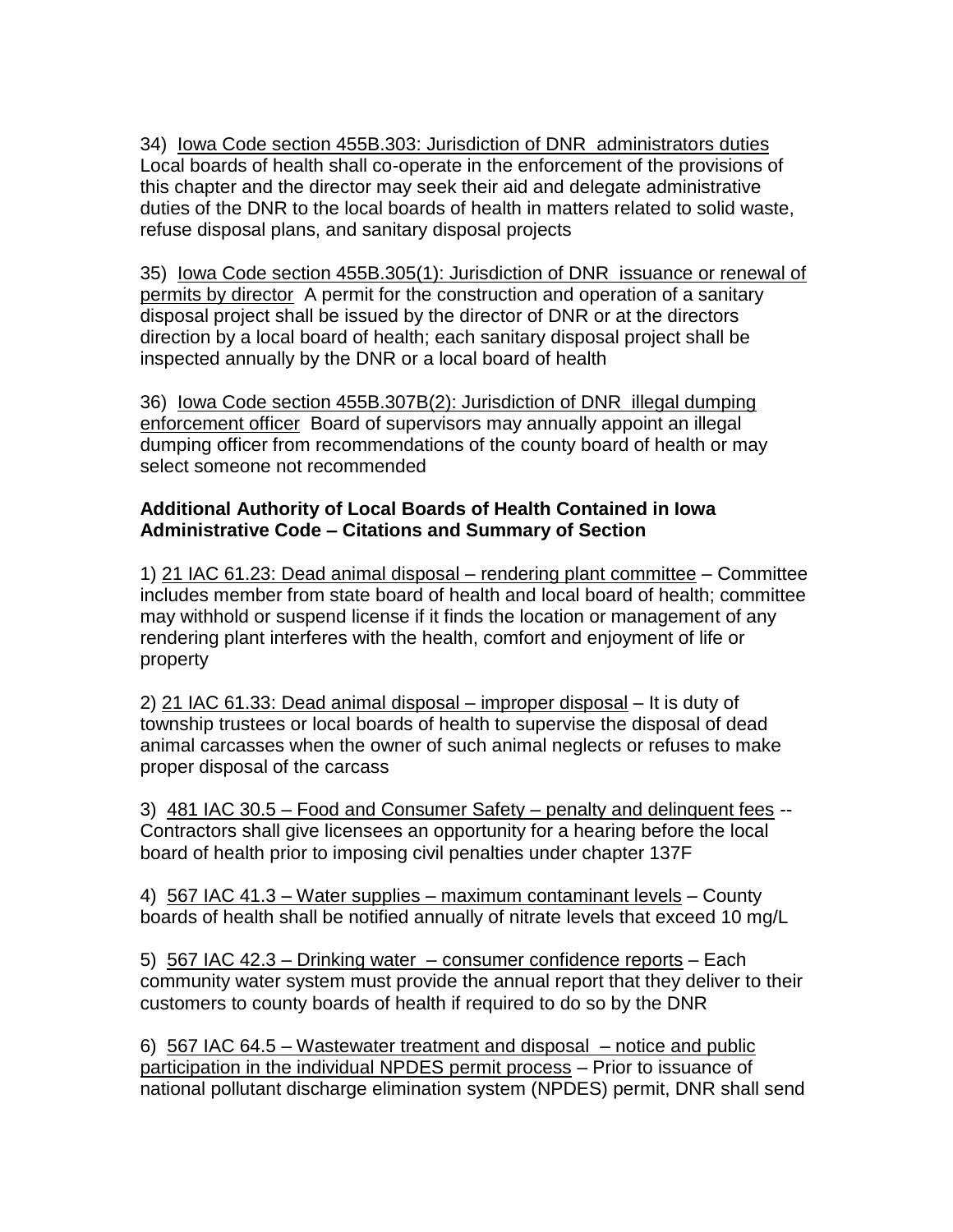public notice to local board of health for purpose of assisting the applicant in coordinating the applicable requirements of the Act, Iowa Code chapter 455B, and any applicable requirements of the local board

7) 567 IAC 68.6 – Commercial septic tank cleaners – licensee's obligations – Each licensee shall maintain records of private sewage disposal systems and make such records available to the county board of health

8) 567 IAC 68.7 – Commercial septic tank cleaners – county obligations – County boards of health shall enforce the standards and licensing requirements contained in this chapter relating to the cleaning of private sewage disposal systems and disposal of septage from such facilities

9) 567 IAC 69.2(1) – Private sewage disposal systems – time of transfer inspections – Prior to any transfer of ownership of a building that is served by a private sewage disposal system, such system shall be inspected; if conditions prevent inspection from occurring, the buyer shall execute and submit a binding acknowledgment with the county board of health to conduct an inspection at the earliest practicable time

10) 567 IAC 69.2(2) – Private sewage disposal systems – time of transfer inspections – Inspections shall be conducted by an inspector certified by the DNR which shall maintain a list of certified time of transfer inspectors and provide such list to county boards of health and other interested parties

11) 567 IAC 69.9 – Private sewage disposal systems – secondary treatment – subsurface soil absorption systems – County board of health may approve equivalent leveling devices for leveling outlets of gravity distribution systems

12) 567 IAC 93.4 – Nonpoint source pollution control set-aside programs – onsite wastewater system assistance program – DNR will adopt guidance in cooperation with county boards of health to evaluate the adequacy of county programs

13) 567 IAC 137.7 – Iowa land recycling program and response action standards – institutional and technological controls – Notice shall be sent to the county board of health responsible for private well permitting if the institutional or technological controls are intended to restrict groundwater use

14) 641 IAC 67.10 – Blood lead testing -- records – Local boards of health have right to access the department's determination that a child has received a blood lead test and to the certificates of blood lead testing exemption of children enrolled in kindergarten

15) 641 IAC 72.2 – Childhood lead poisoning prevention programs – approved programs – Local boards of health may apply for status as approved program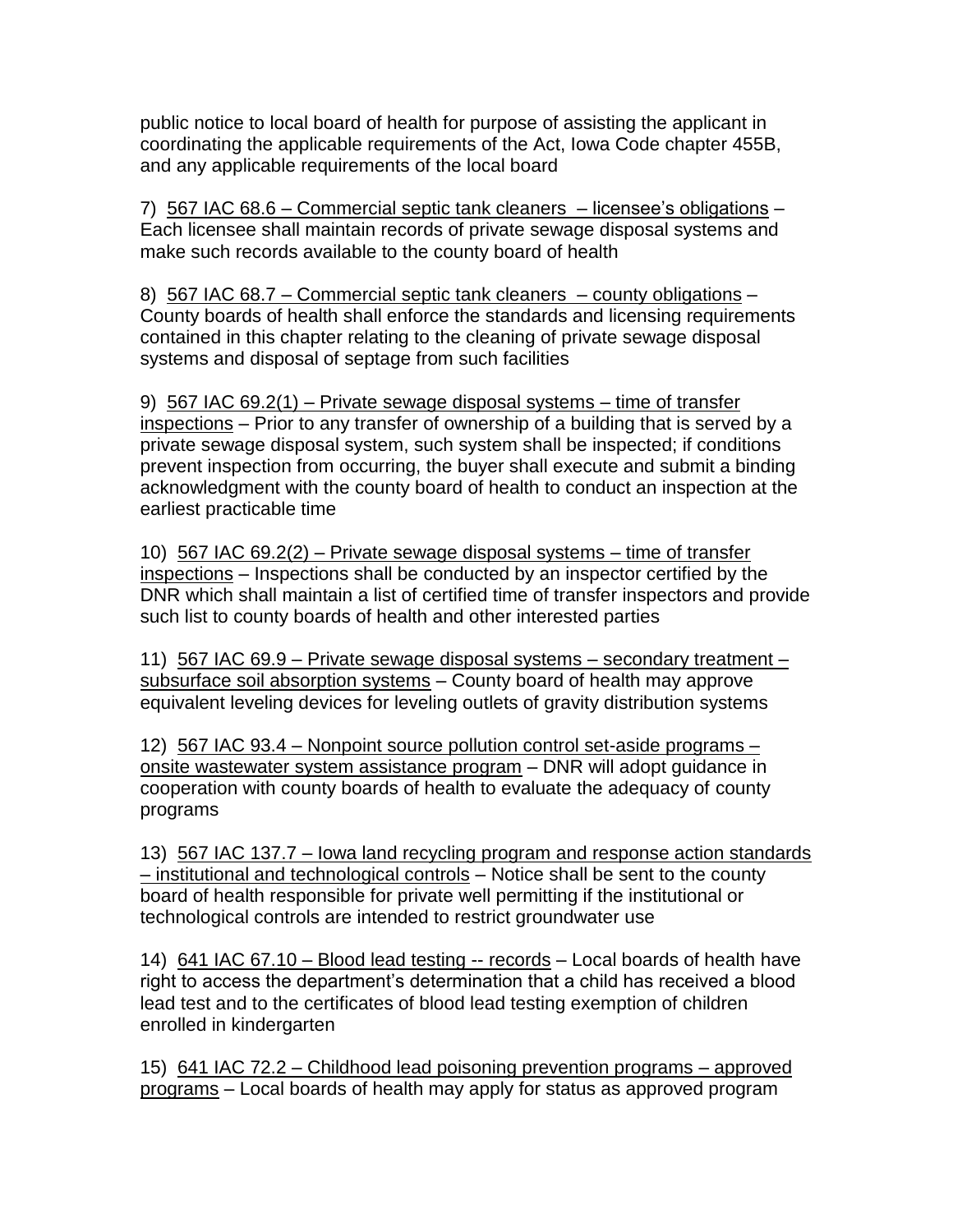### **Prevent Injuries**

**Statutory Authority – Citations and Summary of Section**

#### *No Iowa Code*

**Additional Authority of Local Boards of Health Contained in Iowa Administrative Code – Citations and Summary of Section**

#### *No Iowa Administrative Code*

### **Promote Healthy Behaviors**

### **Statutory Authority – Citations and Summary of Section**

1) Iowa Code section 135.11(13): Duties of IDPH IDPH shall administer the statewide public health nursing, home health aide, and senior health programs by approving grants of state funds to local boards of health and county boards of supervisors

2) Iowa Code section 135.26: Automated external defibrillator grant program IDPH shall establish and implement an AED grant program which provides matching funds to local boards of health, community organizations, or cities for the programs

3) Iowa Code section 135.27: Iowa healthy communities initiative – grant program IDPH shall establish a grant program to energize local communities to promote health lifestyles by assisting local boards of health to build community capacity to address the prevention of chronic disease

4) Iowa Code section 135.107: Center for rural health and primary care established The center shall encourage collaborative efforts of the local boards of health, hospitals, and other entities in rural areas

5) Iowa Code section 135B.33: Hospitals - technical assistance IDPH shall provide technical assistance to local boards of health and hospitals to ensure access to hospital services in rural areas and shall encourage local boards of health to adopt long term community health services and a developmental plan

6) Iowa Code section 139A.7: Diseased persons moving record forwarded Local boards shall notify each other when persons suffering from communicable diseases dangerous to the public health move from one jurisdiction to another

7) Iowa Code section 139A.33: Determination of source of STD Local board or IDPH shall use every available means to determine the source and spread of any infectious case of sexually transmitted disease or infection which is reported